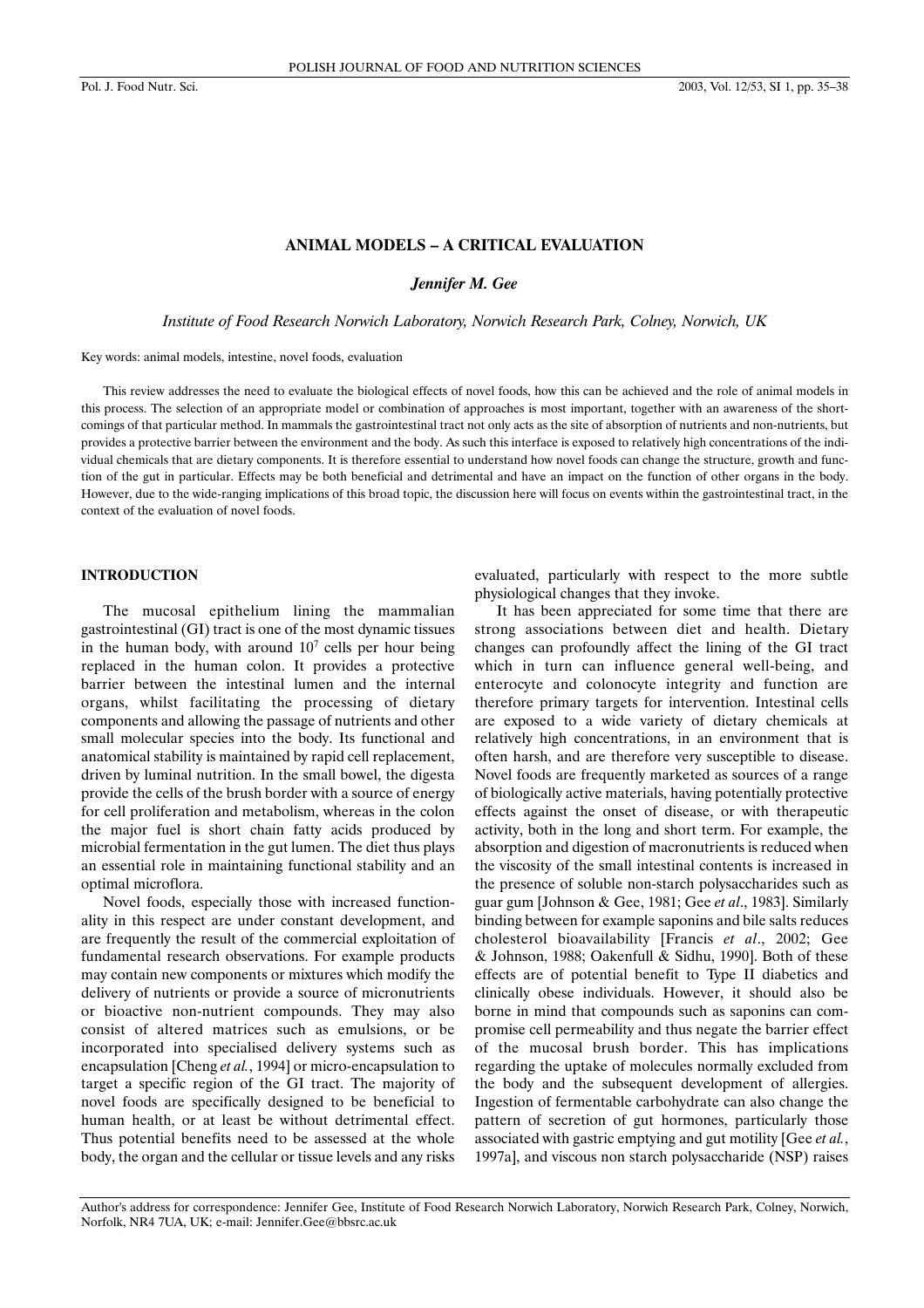rates of cell proliferation in the small and large bowel. From the point of view of colonic polyp development, strategies that lower cell birth (mitosis) or increase cell suicide (apoptosis) are deemed to be protective against the development of bowel cancer.

#### **THE CHOICE OF A MODEL**

Evaluation of the effects of novel foods on the GI tract is therefore essential in an assessment of their safety and efficacy. Methodologies range from the culture of human cell lines to animal studies *in vitro* and *in vivo* and human intervention trials. Although none is a perfectly comprehensive model system each has a role to play, and a combination of two or more techniques is often the best approach. Cell culture is a rapid *in vitro* technique ideally suited to screening studies, and lines such as CACO2, that spontaneously transform themselves from colon cancer cells into the phenotype of enterocytes at maturity, provide a useful model to assess small intestinal absorption. The growth of tissue explants from biopsies or surgical waste *in vitro*, in which tissue structure is maintained, can provide further information, but it must be remembered that cells under these conditions are still somewhat isolated and constrained.

At the other end of the scale, human intervention trials are obviously the closest model to the free-living human being, but often participation in this type of study can modify behaviour and routine sampling is restricted to collection of blood, urine and faeces, although biopsies and surgical waste are sometimes available. Such studies are also costly, lengthy and complex to organise and carry out, requiring exhaustive prior ethical approval to comply with current legislation. The use of primates for research is highly restricted on both ethical and financial grounds, and consequently small mammals have been employed extensively as animal models, providing a wide variety of *in vitro* and *in vivo* techniques with the possibility of virtually unlimited sampling. Frequently used animals are the mouse, rat, guinea pig, hamster and rabbit, however it is essential to be aware of subtle metabolic differences between humans and available animal species before making a choice. For instance there are variations in lipid metabolism between the laboratory rat and man, but the hamster, having a gall bladder, is a better model for some aspects of small bowel metabolism. The pig is considered to be one of the most appropriate models for the human gut, but in terms of size, cost and handling may prove to be impractical in some situations.

Thus the role of animal models in the evaluation of novel foods has an important niche. However, the choice of animal must be made with care, bearing in mind the appropriateness and limitations of the model, the availability and cost of animals and ethical and licencing considerations. Experiments should be designed carefully in order to maximise the information gained and obtain sufficient data for statistical analysis. On a more practical note, the size of individual organs has to be sufficient to permit the procedures planned, and for this reason rats are frequently used to evaluate the biological effects of new food components and novel foods. In the paragraphs that follow although most of the examples cited use the rat, the

techniques described can be applied to most of the animal species mentioned above.

### *IN VIVO* **STUDIES TO ASSESS EFFECTS ON GROWTH, DISTRIBUTION AND FATE**

Basic *in vivo* animal studies usually take the form of feeding experiments to assess the effects of a "test" material on food and water intake and to measure growth and food conversion ratios [Johnson *et al.*, 1989, 1990]. A variety of techniques is available to measure transit time, and the effects that a novel food may have on the flow of digesta through the intestine [Carson & Smith, 1983; Akiyama *et al.*, 1995]. Information on bioavailability or metabolic responses can be obtained from sequential blood sampling, for example from a tail vein, and effects on gut bacteria can be extrapolated from faecal analysis. Following the death of the animal, parameters such as organ mass, GI tract length, viscosity of intestinal contents and caecal pH can all be recorded. For a more detailed assessment of cellular changes, tissue samples can be fixed for microscopy or extracted for analysis. The distribution and fate of a particular dietary component can be tracked either chemically or using radioactive tracers. To evaluate the protective effects of a particular novel food, biomarkers of health or disease can be determined in, for example, intestinal mucosal scrapes, blood or target organs, to establish efficacy. Alternatively the use of an animal model predisposed to a particular disease or presenting with symptoms, facilitates investigation of protective and/or therapeutic activity. Genetically modified mice, such as the *min* mouse which is nul for the *apc* gene and develops numerous colonic polyps, are being bred to model a variety of disease states. These so called "mouse knock-out animal models" have been available for some time, but very recently the first knock-out rat strain has been bred, thus broadening the scope of this technique.

#### **MODELS OF ABSORPTION AND METABOLISM**

In order to probe the mechanisms of absorption *in vivo*, segments of gut can be isolated in an anaesthetised animal and the appearance of the parent compound(s) or metabolite(s) monitored in portal blood. This technique allows the separation of intestinal and hepatic processing, giving further insight into the metabolism of the component(s) under investigation. It can also be used to assess intestinal permeability to macromolecules [Gee *et al.*, 1997b]. A variety of more complex surgical models have been available for some years, mainly using pigs, to permit access to various segments of the GI tract [Pekas, 1965; Noakes & Cranwell, 1977; Lewin *et al.*, 1981], and more sophisticated animal models are currently being developed to mimic the development of inflammatory states by surgical intervention. To probe mechanisms further, preparations of everted rings [Johnson *et al.*, 1986], everted sacs [Johnson *et al.*, 1986], intestinal sheets [Barnett & Licko, 1977], or cannulated everted sacs can be used *in vitro* to study absorption or to investigate effects on the integrity of the mucosal barrier [Gee *et al.*, 1989]. Rinsed intestine is everted and either cut into rings or made into sacs containing buffer, these can then be incubated under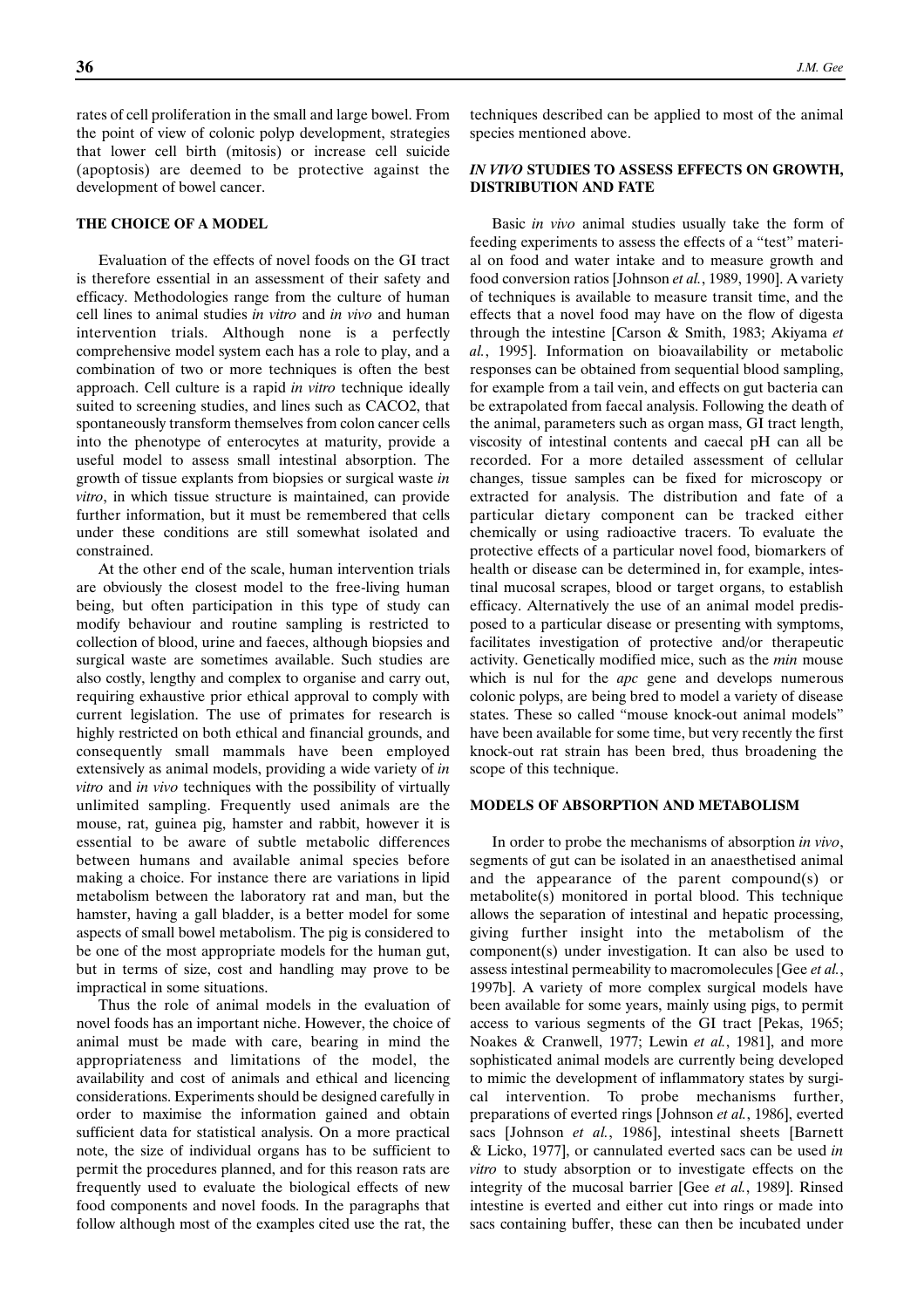oxygenated conditions in a shaking water bath to determine tissue uptake and transport. Water transport can also be measured under similar incubation conditions using a torsion balance. A variation of the cannulated everted sac technique also offers the possibility of measuring transport at the nanomolar level, where the possibility of contamination from mucosal bathing solutions must be virtually eliminated. In this case the tissue is ligatured to a syringe, providing access to the internal compartment and removal of the serosal solution for analysis.

## **EFFECTS AT THE CELLULAR LEVEL IN THE INTESTINE**

The biological effects of novel foods can also be evaluated at the cellular level by assessing changes in appropriate biomarkers. Diet can have a profound influence on a wide variety of cellular functions, for example the secretion of digestive enzymes [Johnson *et al.*, 1984], the activity of transporters [Zhang *et al.*, 1998] and expression of receptors [Grimes *et al.*, 1992; Bamba *et al*., 1993]. It also has the ability to raise or lower rates of cell proliferation in the lining of the intestine. This tissue has the highest turnover in the body, with cells being replaced on average about every two to three days. Stem cells at or near the base of the intestinal crypts are the source of new cells, which then divide several times as they travel up the crypt axis and then differentiate. In the small intestine the process of maturation extends to the overlying villi (Figure 1), and cells are eventually shed from the villus tips. Cell proliferation is a finely controlled balance between mitosis and apotosis. When mitosis predominates tissue hyperplasia occurs, and there is an increased risk of the proliferation of mutated cells and ensuing cancer. It is possible to stain and microdissect fixed intestinal samples and prepare intact crypt mounts [Goodlad *et al.*, 1991] (Figure 2a), which can then be assessed for the incidence of mitosis and apoptosis without the need for sectioning (Figures 2b and 2c). Actual rates of cell proliferation can be measured by the metaphase arrest technique [Johnson *et al.*, 1988] in combination with the whole crypt mount.



FIGURE 1. Scanning electron micrograph of rat small intestinal villi (x160).

In general, it is accepted that dietary factors that either reduce mitosis or increase apoptosis are potentially protective against the development of bowel cancer. Neoplasia can be induced experimentally by administration of a carcinogen to animals. Aberrant crypts, characterised by gross hyperplasia at the crypt mouth, can then be counted in colonic specimens after 6 weeks [Smith *et al.*, 1998; Gee *et al.*, 2000], or tumours enumerated after several months [Caderni *et al*., 2000]. The counting of total aberrant crypt foci (ACF) has been described by some as unreliable, as not all ACF progress to tumours [Wargovich *et al*., 1996]. However this criticism has been recently addressed by Caderni *et al.* [2003] who reported a good correlation between mucin-depleted foci (MDF) and tumourigenesis. Protective effects of novel foods can be investigated by dietary intervention before, during or after treatment with the carcinogen to assess either the "blocking" of the action of induction or "suppression" of development of tumours [Gee & Johnson, 2001]. With increasing information on the rat genome, and the completion of the human genome project, the new discipline of nutritional genomics opens the door to a deeper understanding of dietary interactions with the mammalian body. The use of DNA microarray technology to assess changes at the genome level, and proteomics to monitor post translational responses to dietary change, will potentially enable researchers of the future to design whole diets and perhaps novel foods tailored to particular genetic polymorphisms.



FIGURE 2. Whole stained, microdissected crypt (a), showing cells undergoing mitosis near the crypt base (b) and apoptosis at the crypt base (c).

### **CONCLUSIONS**

Whatever the experimental rationale, the principle of the three R's (*reduction, refinement* and *replacement*) is central to the licencing of the use of animals to model human physiology and biochemistry. Numbers used should be kept to the minimum, whilst being sufficient to provide adequate data for meaningful statistical analysis. Protocols and procedures should be refined to ensure the optimum experimental design, and where possible alternatives such as cell culture should be considered. However animal models can be effectively used to evaluate both the positive and negative biological effects of consumption of novel foods. A broad range of *in vitro* and *in vivo* methodologies is available, but an awareness of their limitations is essential. The various techniques should be used if possible to compliment cell culture and human studies to provide an integrated assessment of potential benefits to